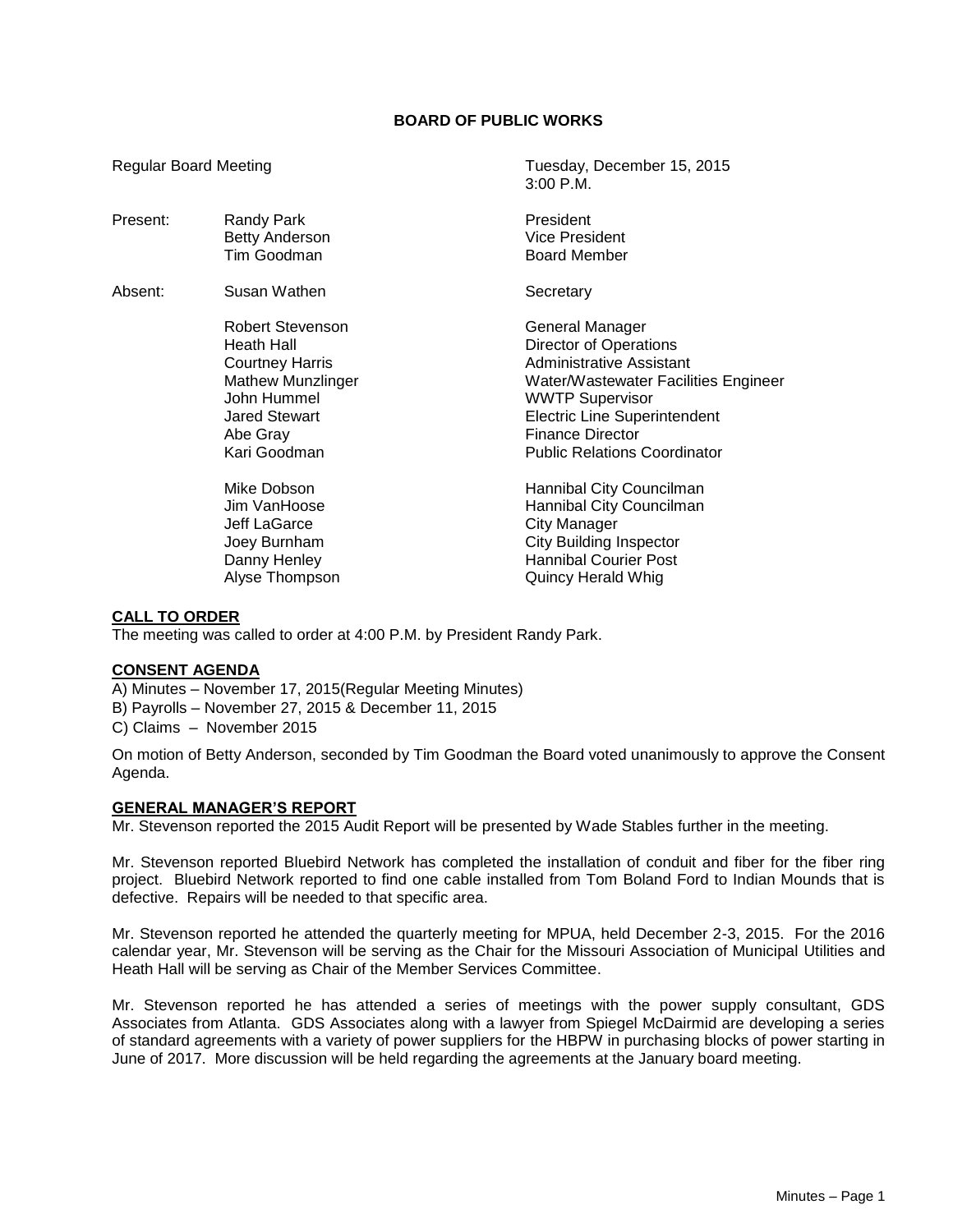Mr. Stevenson reported there has been no further discussion on solar projects mentioned since last month's board meeting.

Mr. Stevenson reported discussion was held regarding the rejected application for the proposed Grainbelt Express high voltage DC transmission line which is planned in Ralls County. The basis of that rejection was the Grainbelt has no business or utility status in Missouri. The other states affected by their project have approved it. Grainbelt is therefore anxious to modify their proposal to gain MoPSC approval. Since then, they have offered some very attractive prices for wind energy to several municipal utilities in Missouri, and Hannibal is among them. Mr. Stevenson noted power from the Grainbelt Express will not be available until 2020.

Kari Goodman reported Lillie Lewton, Business Office Supervisor, was instrumental in setting up training for all HBPW office staff last week with the Hannibal Police Department. The training is called A.L.I.C.E. - **A**lert-**L**ockdown, **I**nform, **C**ounter, and Evacuate. This training gave examples of how to handle different situations regarding active shooters that could enter the building. The training was very informative and taught us new techniques to help all office staff members safely get through a potential deadly situation. Mrs. Goodman noted the HBPW is very thankful to Lieutenant Zerbonia and Officer Borgmeyer for conducting this training.

Mr. Stevenson reported for Human Resources, Dan David, Sewer Foreman, along with Jackie Stephens, 3<sup>rd</sup> shift Wastewater Treatment Plant Operator, will be retiring in January. The Sewer Forman position will be posted internally this month and the job will be filled within.

### **OPERATION'S REPORT**

Heath Hall reported Matt Munzlinger took THM samples from the raw water main and received results of 10.9 THM's leaving the Water plant. This test was done prior to the UV reactor being installed. Mr. Hall noted we want the THM number to be as low as possible.

Heath Hall reported a tour was given to a group of community members at the Water and Wastewater Treatment Plant last month.

Heath Hall reported statistics on the sump pump inspection/meter change outs project that began around Labor Day in the Lake Apollo area. Here are the latest statistics as of 12/9/15:

- Mailed out slightly over 612 questionnaires to customers in late August
- 415 Surveys have been returned
- 387 Inspections (approximately 63%) have been performed by BPW crews
- 17 were found to have sump pumps draining into the sanitary sewer system
- 10 of the 17 have been repaired and approved by the Building Inspector

Heath Hall reported for the Electric Department, four mid circuit reclosure switches were installed and are now in service. Mr. Hall noted this installation should help outage statistics long term.

Heath Hall reported the Water Department had four large leaks during the month of November on 6 inch and larger mains.

Heath Hall reported the diesel Generator has been repeatedly cycling on and off since some electrical work at the Water plant occurred. The connections were tightened and cleaned, and a new main breaker was installed the second week of November. The Generator continues to cycle on and off without any apparent reasons, and the Water staff is working with Altorfer Caterpillar to purchase a new and more sophisticated automatic transfer switch.

Heath Hall reported the Water Plant had multiple shut downs and planned outages during the month of November.

Heath Hall reported John Hummel, Wastewater Treatment Plant Supervisor, is working closely with Peters and Liberty Utilities to solve an issue with the air handling system in the Grit and Dewatering Building.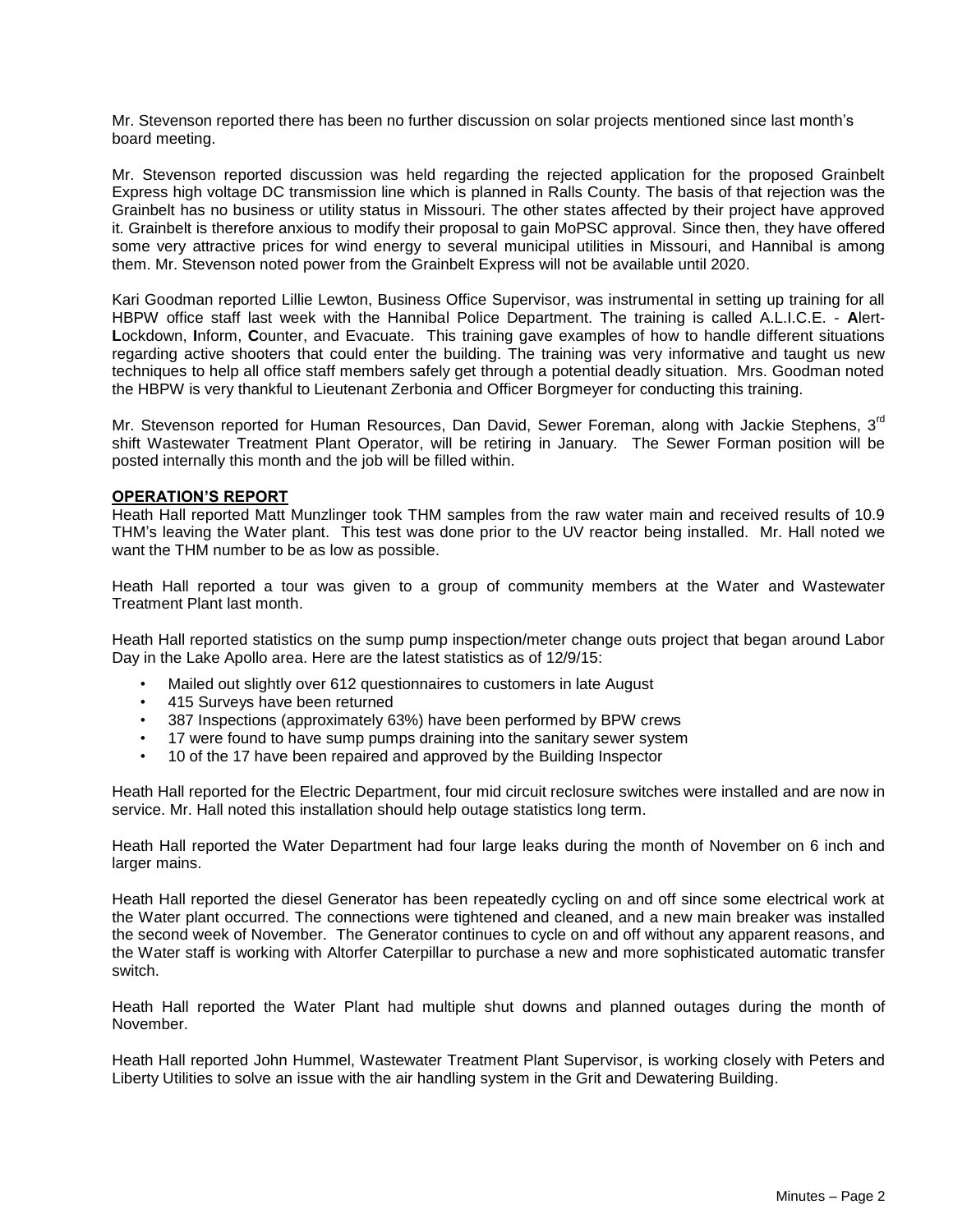Heath Hall reported Matthew Jones in SCADA is continuing to prepare for the conversion from the GBA work order system to the NISC Service Order system. The plan is to begin the new program for assigning daily work to the crews on January 1, 2016.

Heath Hall reported the 3<sup>rd</sup> shift Wastewater Treatment Plant Operator position will not be replaced after Jackie Stephens retires. The shift will be going from a 3 shift operation down to two.

### **FINANCIAL REPORT**

Abe Gray presented the Board with the financial results for the month of November and year to date results.

#### **PROJECTS REPORT**

Mathew Munzlinger presented the Board with an updated progress report of ongoing projects. This includes projects from the Water System and Water Treatment Plant, as well as the Sewer System and Wastewater Treatment Plant. Mr. Munzlinger noted the progress of these projects and studies is acceptable and will continue as weather permits.

On motion of Tim Goodman, seconded by Betty Anderson, the Board voted unanimously to approve the Regular Reports.

#### **NEW BUSINESS**

#### *Approve Audit Report – Wade Stables*

Anita Failor presented the FY2015 Audit Report that was completed by Wade Stables. The Board discussed and reviewed the report with a recommendation of approval.

On motion of Betty Anderson, seconded by Tim Goodman, the Board voted unanimously to approve the FY2015 Audit Report as presented.

#### **SPECIAL REPORTS**

#### *Customer Survey Report – Kari Goodman*

Kari Goodman, Public Relations Coordinator, reported since 2010 the HBPW and SDS have partnered up to do a Customer Survey for communication purposes. In August 2015, 200 customer telephone interviews were conducted to complete the Customer Survey report. Mrs. Goodman noted communication has greatly improved, and the information is a helpful tool to make improvements as needed.

#### *Lake Apollo Update – Matt Munzlinger & Heath Hall*

Matt Munzlinger reported during the Lake Apollo Inflow and Infiltration(I&I) Study conducted by Trekk, there were several issues with the sanitary sewer system that were discovered. Many of the issues are within the HBPW maintained sewer system, and some were found on private service lines or in areas that are considered outside normal HBPW responsibility. Mr. Munzlinger noted the Sewer Crew is working on prioritizing and repairing the HBPW issues, and those repairs will most definitely reduce the amount of I&I within the Lake Apollo watershed. Mr. Munzlinger noted he would like to work with the City Building Inspector's office to get these necessary repairs completed. Mr. Munzlinger proposed to turn over the list to the City Building Inspector and let him notify customers about the repairs. The HBPW would be available to help with customer questions and make educated suggestions for how the repairs can be made. Mr. Munzlinger noted Trekk located a total of 75 I&I issues that need repair during their recent smoking in the Lake Apollo water shed, and 21 are considered private.

Dave Johnson, Lake Apollo resident, extended his appreciation and a thank you to the HBPW staff for all of the hard work that has taken place in the Lake Apollo area.

On motion of Betty Anderson, seconded by Tim Goodman, the Board voted unanimously to approve the Special Reports.